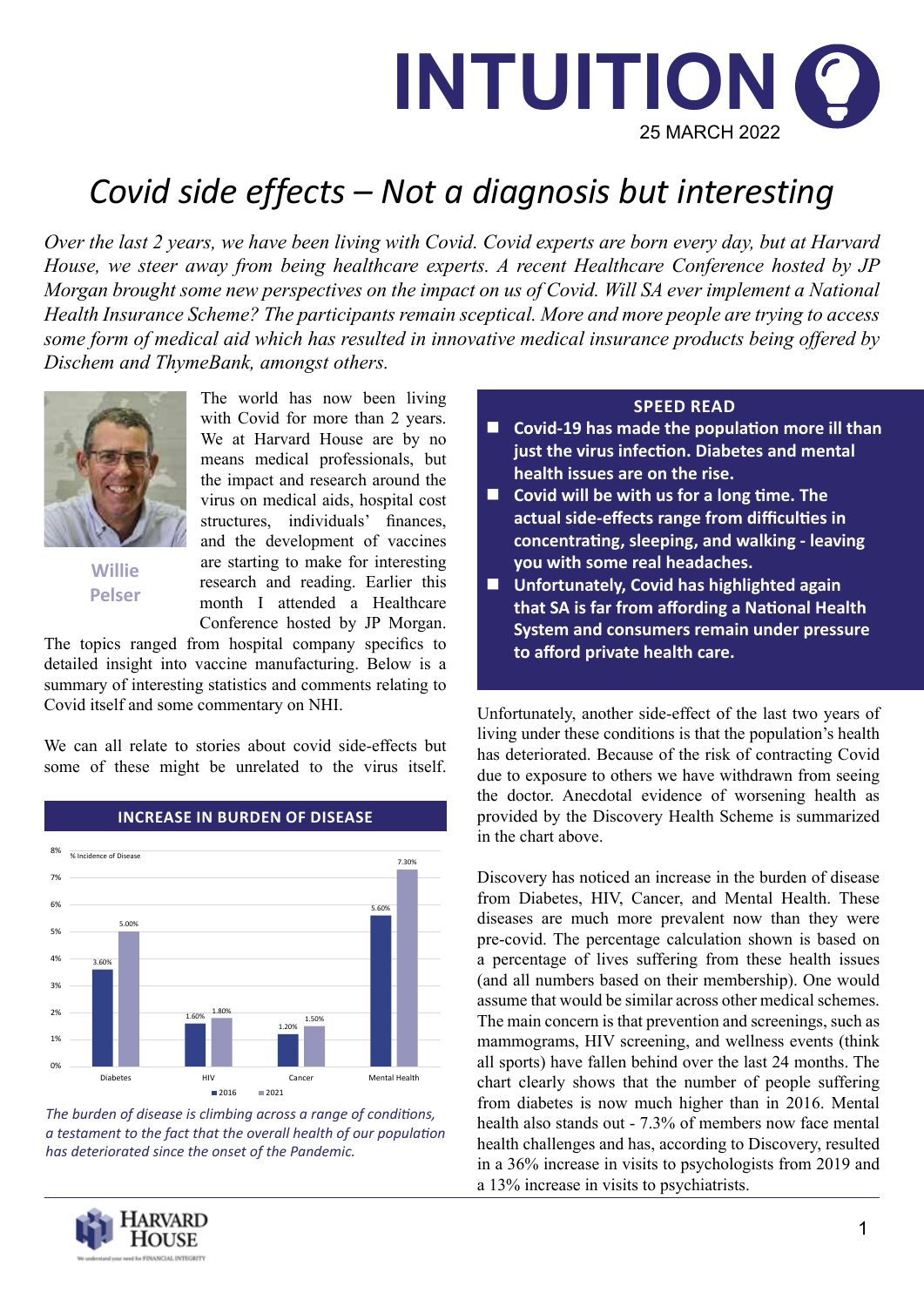Healthcare is expensive. On average, medical inflation runs about 3-5% above the broader CPI index. The impact of Covid has brought about another round of increases in health-related costs, whether it is a personal cost, costs for the healthcare providers like hospitals, or medical aids. From the paragraph above the associated cost increase for these additional lives exposed to HIV, Cancer, etc is shown in the table. How does one interpret the table? The value calculated is the percentage of risk expenditure associated with various conditions. For example, in 2016, diabetes accounted for 12% of risk premiums. Now it is 16%. The same applies to the other conditions.

How often have we heard people complaining about some

| % of Risk expenditure by Condition |       |       |
|------------------------------------|-------|-------|
| Column1                            | 2016  | 2021  |
| <b>Diabetes</b>                    | 12.0% | 16.0% |
| HIV                                | 2.6%  | 2.5%  |
| Cancer                             | 10.0% | 11.0% |
| <b>Mental Health</b>               | 24.0% | 26.0% |

form of niggle after suffering from Covid? Initially, the popular symptom was the loss of taste. However, as we have learned to live with Covid, statistics are starting to confirm that Covid is exhausting the body for many months after contracting the disease. Remember that the huge strides made in the use of technology and digitization (a key theme in our investment approach for the next 5 years) makes data analysis and research so much quicker and more interesting.

The chart below - also courtesy of Dr Ryan Noach from Discovery Health - is based on surveying their members' experience of recovering from Covid. The survey analyzed changes in key activities associated with daily living

about 5 months after contraction. Answers to questions around topics such as walking and communicating were in multiple-choice format, and ranged from "I have a bit of difficulty", "some difficulty", "no difficulty" etc. Some conclusions from the survey point to people finding daily living a bit more challenging than before they contracted the disease. From the survey, it is clear that it is becoming more difficult to cope with some simple activities such as seeing, concentrating and walking. Not shown on the chart, but another point that he highlighted, is that the most common side effect is persistent headaches, followed by distorted sleeping patterns. No wonder mental health has



"Like most healthcare systems globally, more than 60% of South Africa's annual healthcare budget goes towards paying salaries."

#### **DETERIORATION IN ABILITY POST COVID**



*According to Discovery Health, members report increased difficulty doing basic tasks after contracting Covid.*

deteriorated so extensively.

#### **Covid highlighting Healthcare issues**

The pandemic nature of Covid has highlighted the constraints that healthcare systems face daily. Covid-19 was the largest clinical driver of claims experienced in 2021 (12%) vs cardiovascular and tumours at 9.2%. at 11.1% respectively. To illustrate the burden on global healthcare systems, infections – the category under which Covid falls - only made up 2.1% of claims in 2017.

Like most healthcare systems globally, more than 60% of South Africa's annual healthcare budget goes towards

> paying salaries. In a tight global market of health professionals, this creates ongoing pressure as skilled people are constantly lured away for higher salaries and better working conditions. Unfortunately, on almost all metrics, South Africa performs the worst when it comes to investing in public healthcare. We have mentioned before in

budget-related articles that SA has a shrinking tax base hence inequalities continue to persist and are worsening. The recent National Budget continues to show constrained healthcare spending. Treasury expects to spend about 17% more on debt servicing costs than it will on healthcare in the 2023 tax year. Unfortunately, debt servicing costs are expected to grow at 10.7% per annum to 2025, while healthcare spending is expected to increase by a mere 0.2% over the same period. Public healthcare infrastructure will thus not improve much. Although the merits of a National Health Insurance scheme make sense, especially when we are faced with a pandemic such as Covid, affordability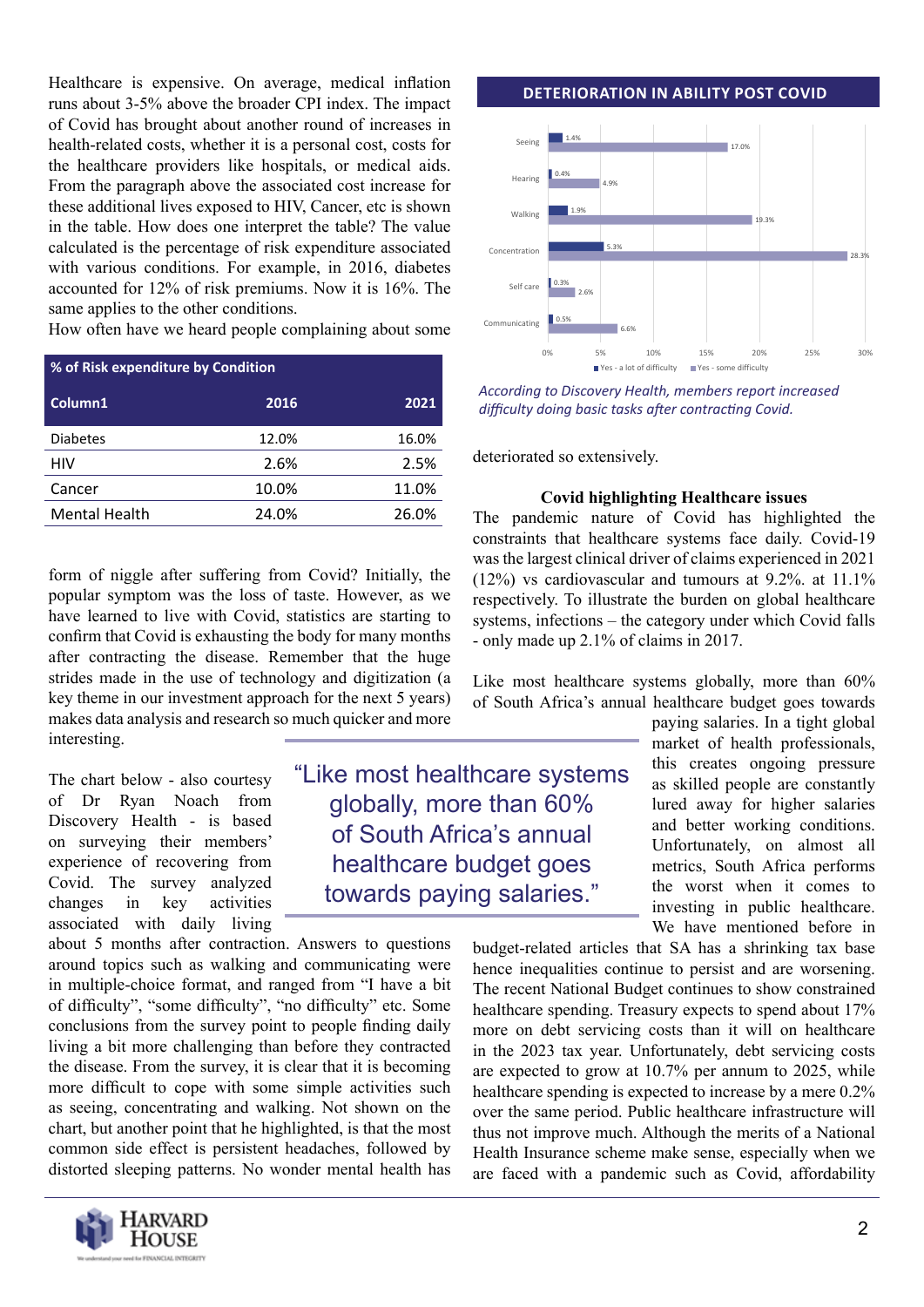remains the stumbling block and the highest first hurdle.

NHI will inevitably raise its head again in the foreseeable future. In the meantime, access to private healthcare remains a personal budget constraint for the working class,

let alone the unemployed. Only 2% of South Africans are covered by medical insurance and 15,5% have access to medical aid. Access to private healthcare is getting a boost with the launch of a number of products aimed specifically at those who can't afford the medical aid premiums. Although health insurance products have been available

"Access to private healthcare remains a personal budget constraint for the working class, let alone the unemployed."

offerings over the last month. These insurance products should not be confused as similar to traditional medical aid products. Medical insurance provides access to services such as general practitioners, optometrists, and dentists as well as basic medication, but they carry restrictions when it comes to hospitals and specialists.

> Covid has certainly kept everything related to healthcare on public, private and personal agendas. I therefore think an appropriate ending to this article would be: Stay Healthy, Wealthy and Wise.

for a while, Dischem and TymeBank have launched new



Thyme Bank has recently introduced medical insurance.